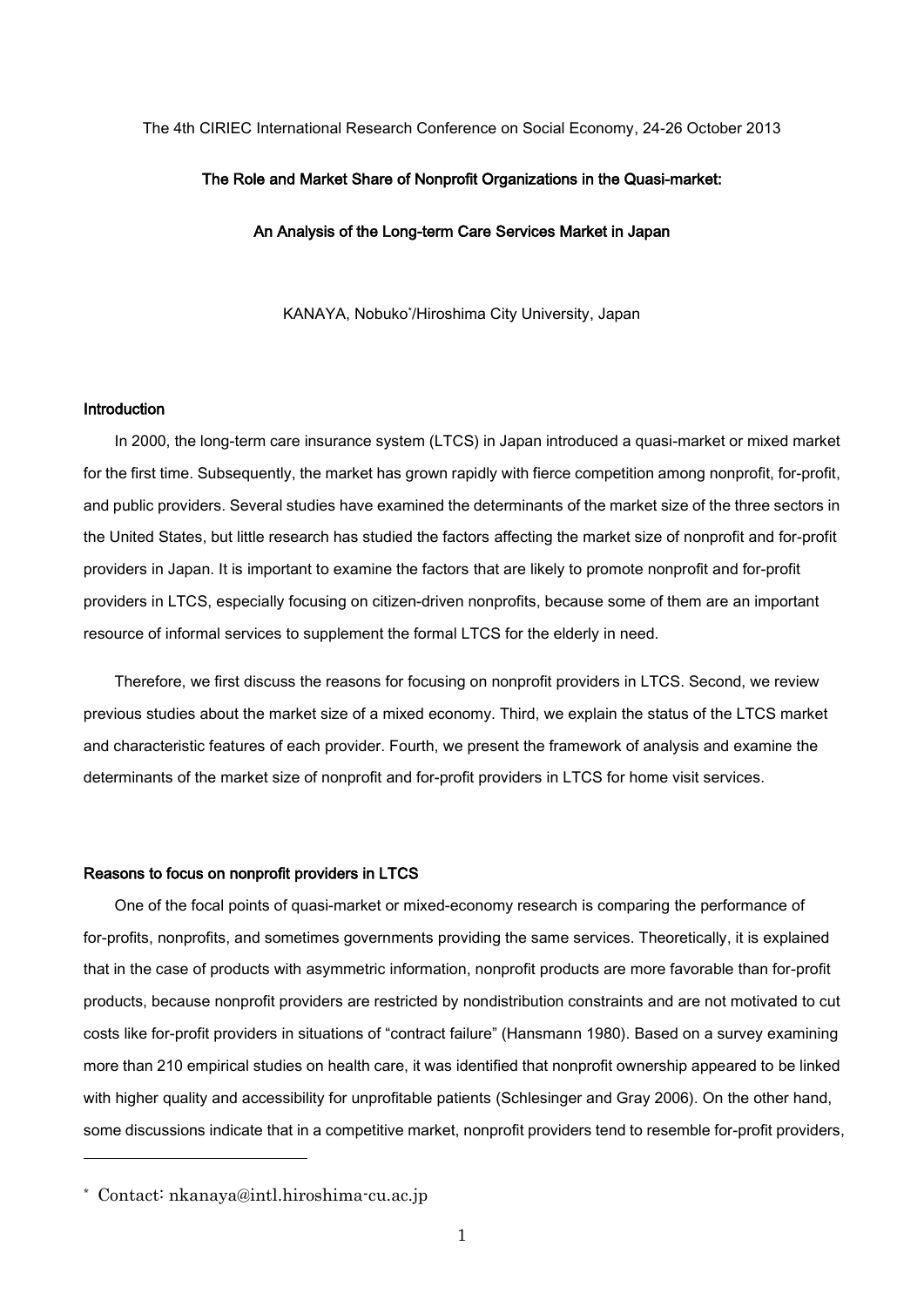pursuing profit maximization and cost effectiveness (Backman and Smith 2000, Weisbrod 1998). It is also pointed out that institutional pressures, including regulations and standards, made for-profit providers resemble nonprofit providers (Suda and Guo 2009).

The above discussions are very important to design effective formal services for the elderly, but it should be noted that the elderly person's life cannot be fully supported with only formal services. It is also important to consider extended services out of the quasi-market, because formal public services cover only a part of clients' needs under many institutional and financial constraints. Therefore, various informal services have been developed by nonprofit organizations historically to overcome insufficient public and commercial services. Several studies indicate nonprofit providers are more engaged in charitable or community services (e.g., Clement et al. 2002, Schlesinger et al. 2003). The case is similar in Japan, especially for citizen-driven nonprofit providers, as we will mention later. However, the distribution of nonprofit providers is different in each region. Considering the crisis facing the present social security system, because of a super-aged society and serious government fiscal deficit in Japan as well as in other developed countries, it is meaningful to study the factors that foster nonprofit providers engaged in providing informal services for the elderly out of LTCS. Therefore, we examine the determinants of the market share of nonprofit and for-profit sectors in LTCS.

# Previous Studies

The studies that empirically examine the size of nonprofit and for-profit providers, sometimes including the government, are as follows. Hansmann (1987) investigates nursing homes, hospitals, primary and secondary education, and vocational schools, concluding that the size of the nonprofit sector is bigger in areas with more tax incentives (e.g., local sales tax and corporation income tax) for nonprofit organizations, and the size of the for-profit sector is bigger in areas with higher market potential, represented by population growth. That indicates the size of the nonprofit sector is smaller in areas where the charitable contribution amount is larger<sup>1</sup>. Gulley and Santerre (1993) conclude that the size of the nonprofit sector in hospitals has a positive correlation with the rate of local corporation income tax and property tax, but no significant correlation with income and population<sup>2</sup>.

Ben-Ner and Hoomissen (1992), investigate social service, primary and secondary education, and childcare, and examine the effects of sector-specific demand and supply factors<sup>3</sup>. They consider nonprofit providers are prominent in two types of goods: trust goods and collective goods; the former are non-rival goods that are difficult for stakeholders to evaluate, and the latter are public, charitable, and certain mixed public-private goods. As for demand, they consider the larger the market, the more favorable a nonprofit's trust goods are, because it is difficult for users to make judgments owing to asymmetric information. On the other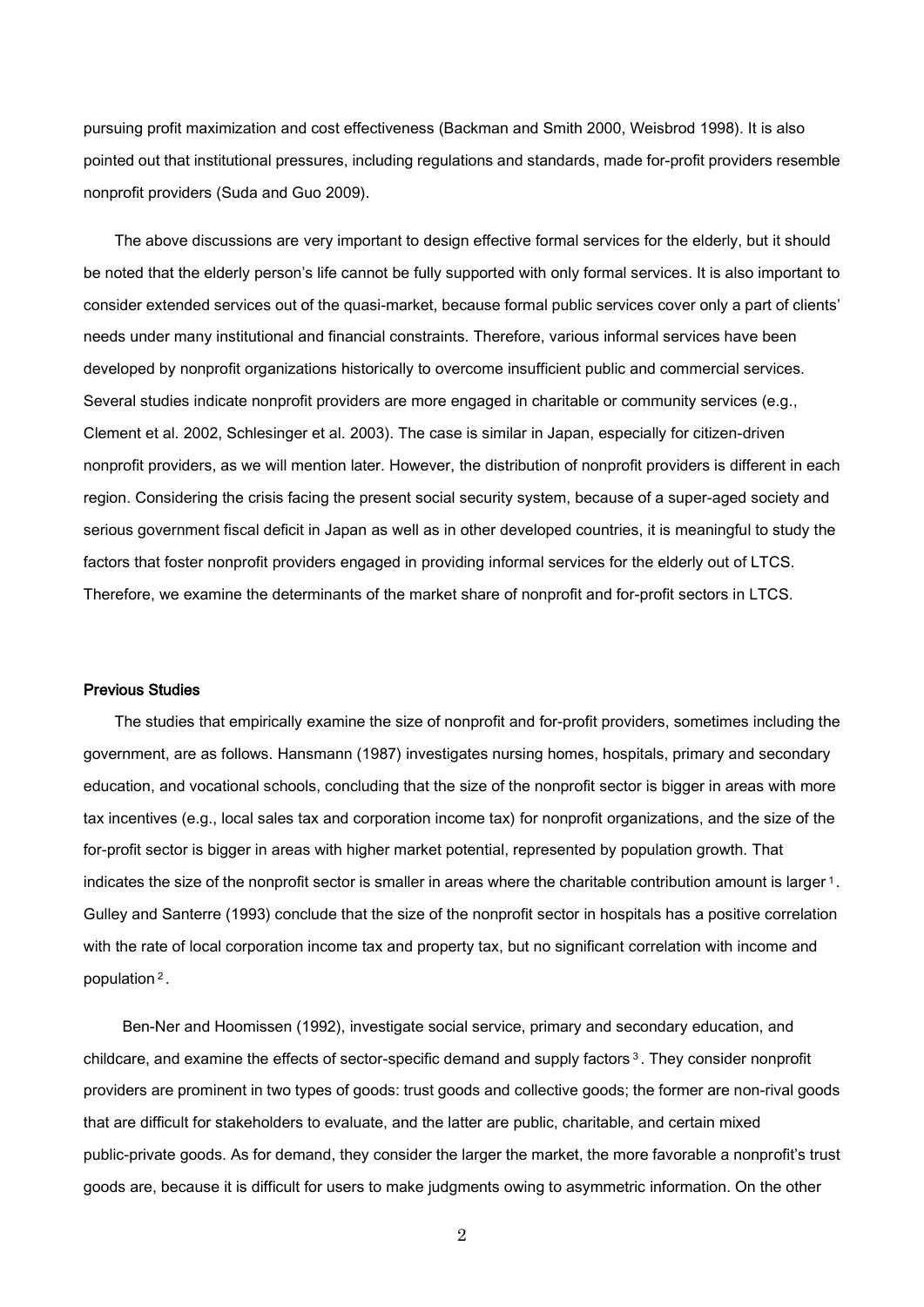hand, nonprofits generally provide collective goods where the demand is too small for diverse tastes to be satisfied by the standard products of many for-profit providers. Moreover, it is explained that the demand for nonprofit products is revealed by high-demand stakeholders (e.g., the high income and better-educated group) who are dissatisfied with collective goods provided by the for-profits or government, because these goods are targeted at average consumers or median voters. On the other hand, poorer and less educated stakeholders have a demand for goods provided by nonprofit providers, because their ability to choose a reliable for-profit provider for trust goods is lower. As for supply, it is explained that members of socially cohesive groups have an advantage in forming nonprofit organizations and controlling them with lower cost.

Based on the above considerations, Ben-Ner and Hoomissen (1992) assume as follows: (1) in large markets, nonprofit providers are relatively important suppliers of trust goods but not collective goods; (2) in areas where the population has greater income and better education, the nonprofit sector's presence is larger for collective goods, but the effect is intermediate for trust goods; (3) demand heterogeneity, e.g., unequal distribution of income and social, cultural, and religious differences enhances nonprofit provision; and (4) social cohesion enhances nonprofit provision. The results are complex and diverse, depending on the industry with the nature of trust goods or collective goods.

For example, social services are considered mixed goods comprised of trust goods and collective goods and it is explained that the results are not as clear as suggested in the assumptions as follows. Income has a positive impact but urbanization has a negative impact on for-profit providers. In the case of nonprofit providers, both higher education and poverty have a positive impact, but racial heterogeneity has a negative impact. The number of religious organizations has a positive impact, but the number of membership organizations has a negative impact on nonprofit providers. However, considering the results of all industries, the authors conclude that overall, the nonprofit sector is relatively larger in communities with a smaller market size, more heterogeneity, and more social cohesion.

Each result of the above study, which examined the determinants of market size, including tax incentives, demand growth/height and heterogeneity, inequality, and philanthropic support/social cohesion are mixed and not consistent (Table 1). Therefore, to extend the studies, we examine the determinants of market share in LTCS considering specific conditions in Japan.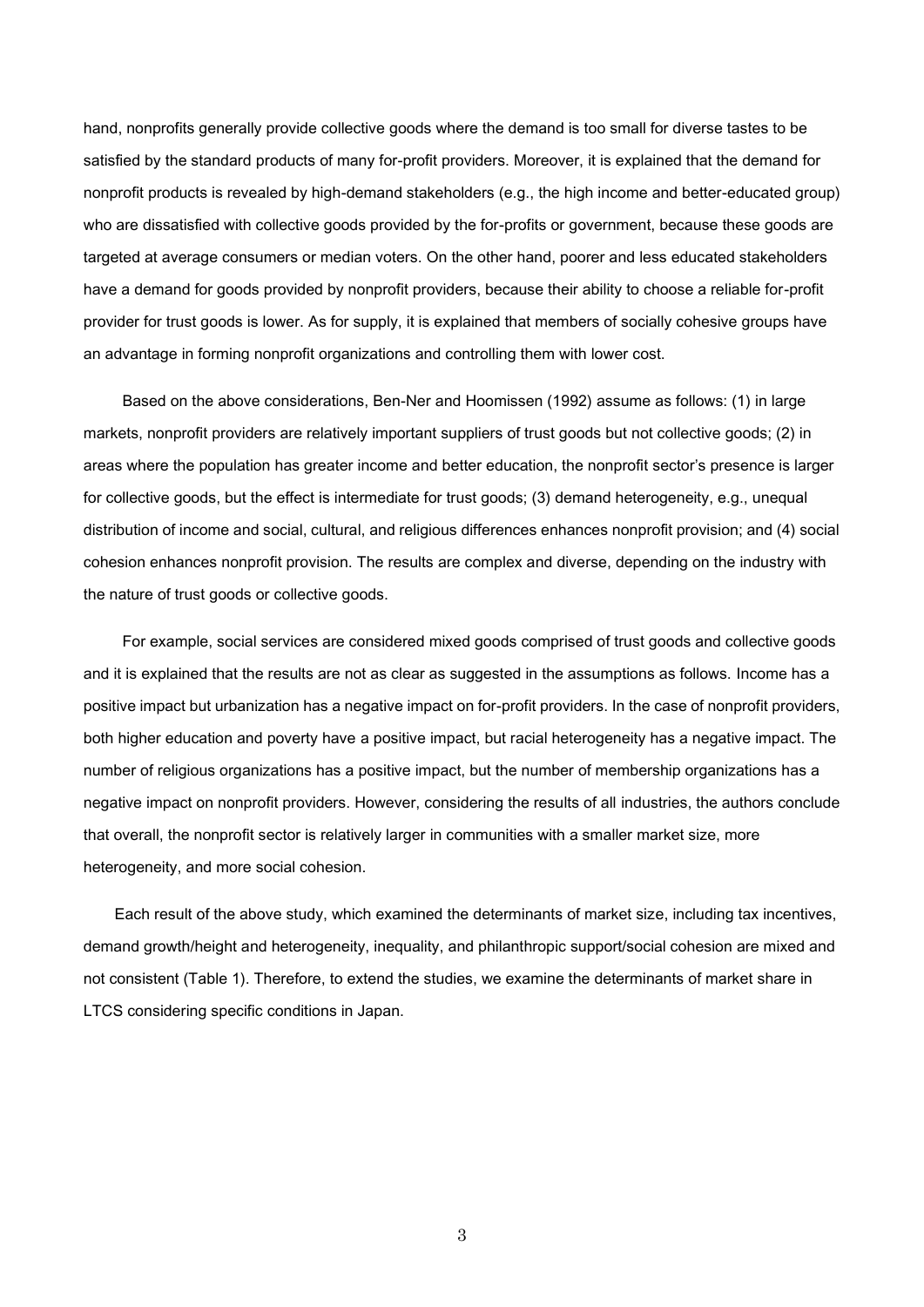# Table 1. Extracts of Previous Studies

|               | Hansmann (1987) |           |               | Gulley and Santerre(1993) |           | Ben-Ner and Hoomissen(1992) |                |           |  |  |
|---------------|-----------------|-----------|---------------|---------------------------|-----------|-----------------------------|----------------|-----------|--|--|
| Tax           | Local tax       | $\ddot{}$ | Tax           | Local tax rate *          | $\pm$     | Market                      | Income         | HS-       |  |  |
| Exempt        | rate            |           | Exempt        |                           |           | Size                        |                |           |  |  |
| Demand        | growth rate     | NH-       | Demand        | Population,               |           | Demand                      | income.        | HS-       |  |  |
| Growth        | of target       |           | factor        | income,                   |           | Height                      | education +16  | SS        |  |  |
|               | age             |           |               | Medicare                  | $\ddot{}$ |                             |                | $\ddot{}$ |  |  |
|               | Population      |           |               | coverage                  |           |                             |                |           |  |  |
| Government    | Share of        | NH+       |               |                           |           | Demand                      | racial         | SS-       |  |  |
| Competitor    | government      | HP-       |               |                           |           | Heteroge                    | heterogeneity  |           |  |  |
|               | service         |           |               |                           |           | neity                       | education +16, | SS        |  |  |
|               |                 |           |               |                           |           |                             | poor           | $+$       |  |  |
|               |                 |           |               |                           |           |                             |                | HS-       |  |  |
|               |                 |           |               |                           |           |                             |                | SS        |  |  |
|               |                 |           |               |                           |           |                             |                | $+$       |  |  |
| Philanthropid | Ratio of        | VS-       |               |                           |           | Social                      | religious      | $HS+$     |  |  |
| Support       | contribution    |           |               |                           |           | Cohesion                    | organization   | SS        |  |  |
|               | to income       |           |               |                           |           |                             | membership     | $\ddot{}$ |  |  |
|               |                 |           |               |                           |           |                             | organization   | SS-       |  |  |
|               |                 |           |               |                           |           |                             | population     |           |  |  |
|               |                 |           |               |                           |           |                             | density        |           |  |  |
|               |                 |           | Institutional | Year of rate              | $\ddot{}$ | <b>Others</b>               | urbanization   | $HS+$     |  |  |
|               |                 |           | factor        | regulation                |           |                             |                |           |  |  |

1) + is positively significant. – is negatively significant.

2) Local tax includes sales and corporation tax.

3) NH=nursing home, HP=hospital, VS=vocational school, HS=health service, SS=social service.

# The Long-term Care Services Market and Nonprofit Organizations in Japan

A quasi-market is a public service market in which the state allows participation by independent providers competing with one another for custom; the state, however, retains control of the service market in order to prevent inequity due to low incomes and market failure due to poor information. These kinds of changes have been a global movement, including in social democratic welfare states (Le Grand 2003:10). LTCS is the first quasi-market introduced in Japan.

LTCS is social insurance that provides a variety of in-home care, facility, and community-based services. In-home care services include home visit care, home visit nursing care, day service, rehabilitation, and so on; facility services include nursing home, care health facility, and sanatorium; whereas community-based services include group home and special home visits (Figure 1). The cost of LTCS is shared by national and local governments and taxpayers. LTCS has grown rapidly in a short time since it was established in 2000. For example, the total cost of LTCS increased by 3.6 trillion yen to 8.9 trillion yen in 2012 (Table 2) and the number of users increased by 1.5 million to 4.2 million between 2000 and 2011 (Table 3).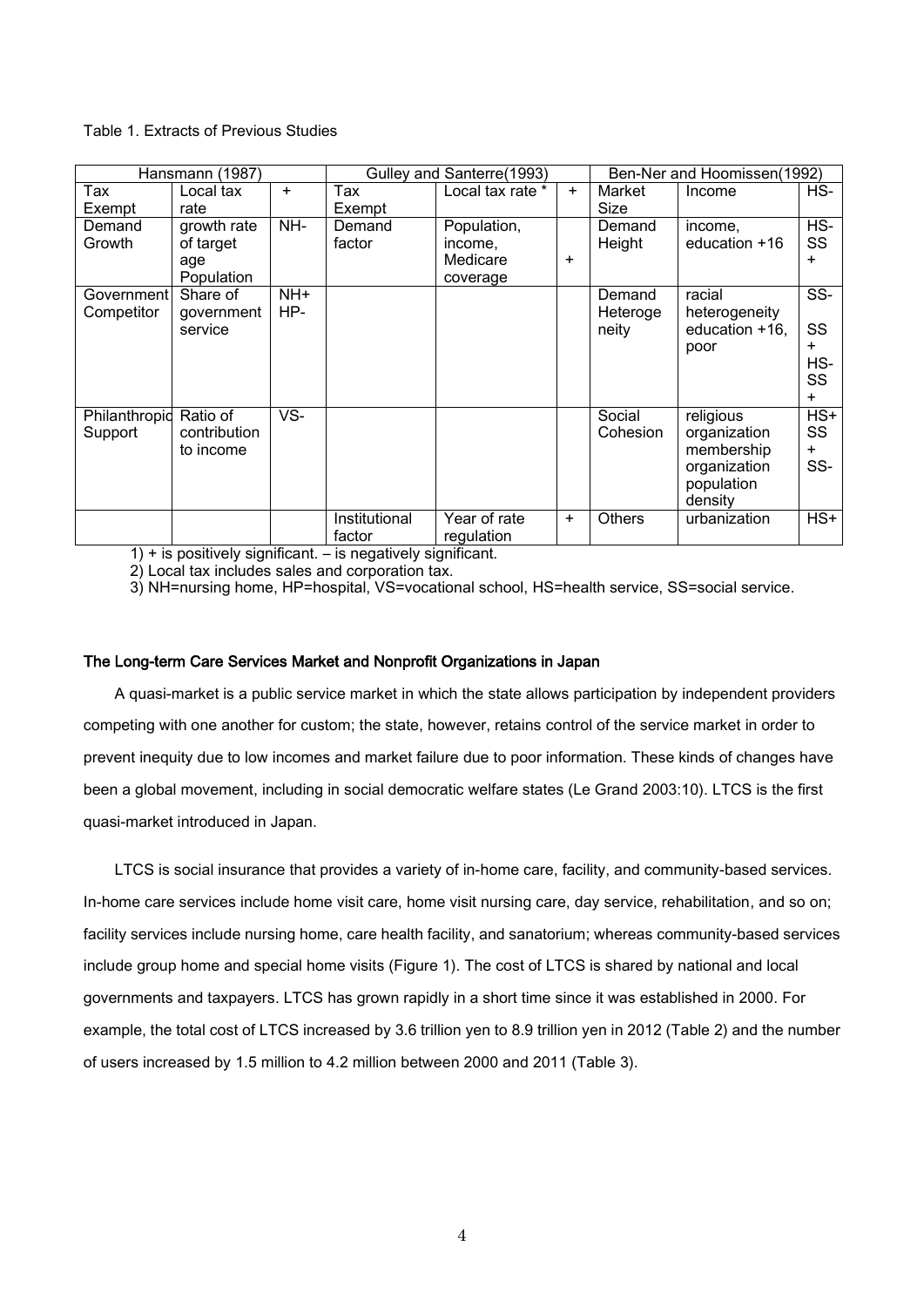# Figure 1



## MHWL(2012:229)

### Table 2

**Detailed Data 6** Changes in Total Amount of Long-Term Care Expenses (¥100 million/Year)

| 2000   | 2001 | 2002          | 2003   | 2004 | 2005          | 2006 | 2007                        | 2008 | 2009 | 2010   | (Budget) (Budget) | 2012   |
|--------|------|---------------|--------|------|---------------|------|-----------------------------|------|------|--------|-------------------|--------|
| 36,273 |      | 45,919 51,929 | 56.891 |      | 62,025 63,957 |      | 63,615 66,719 69,497 74,306 |      |      | 78,204 | 83,223            | 89.217 |

Source: "Status Report on the Long-term Care Insurance Projects", Health and Welfare Bureau for the Elderly, MHLW The firugres for FY2011 and FY2012 are estimated from the budget amount.

# Source: MHWL(2012:234)

### Table 3

#### Detailed Data 3 Changes in Number of Long-Term Care Service Users

|                                                                            |         |         |         |         |         |         |         |         |         | Services provided in April of each year                                                                                 |         |         |
|----------------------------------------------------------------------------|---------|---------|---------|---------|---------|---------|---------|---------|---------|-------------------------------------------------------------------------------------------------------------------------|---------|---------|
|                                                                            | 2000    | 2001    | 2002    | 2003    | 2004    | 2005    | 2006    | 2007    | 2008    | 2009                                                                                                                    | 2010    | 2011    |
| In-home services (including<br>preventive long-term care services)         |         |         |         |         |         |         |         |         |         | 971.461 1.419.344 1.723.523 2.014.841 2.314.883 2.505.636 2.546.666 2.573.797 2.685.115 2.782.828 2.941.266 3.062.232   |         |         |
| Community-based services (including<br>preventive long-term care services) | -       |         | $\sim$  |         |         |         | 141,625 | 173,878 | 205,078 | 226,574                                                                                                                 | 253,769 | 273,247 |
| <b>Facility services</b>                                                   | 518,227 | 650,590 | 688,842 | 721.394 | 757,593 | 780,818 | 788,637 | 814,575 | 825,155 | 825,835                                                                                                                 | 838,279 | 843,016 |
| Total                                                                      |         |         |         |         |         |         |         |         |         | 1,489,688 2,069,934 2,412,365 2,736,235 3,072,476 3,286,454 3,476,928 3,562,250 3,715,348 3,835,237 4,033,314 4,178,495 |         |         |

Source: "Status Report on the Long-term Care Insurance Projects", Health and Welfare Bureau for the Elderly, MHLW

Source: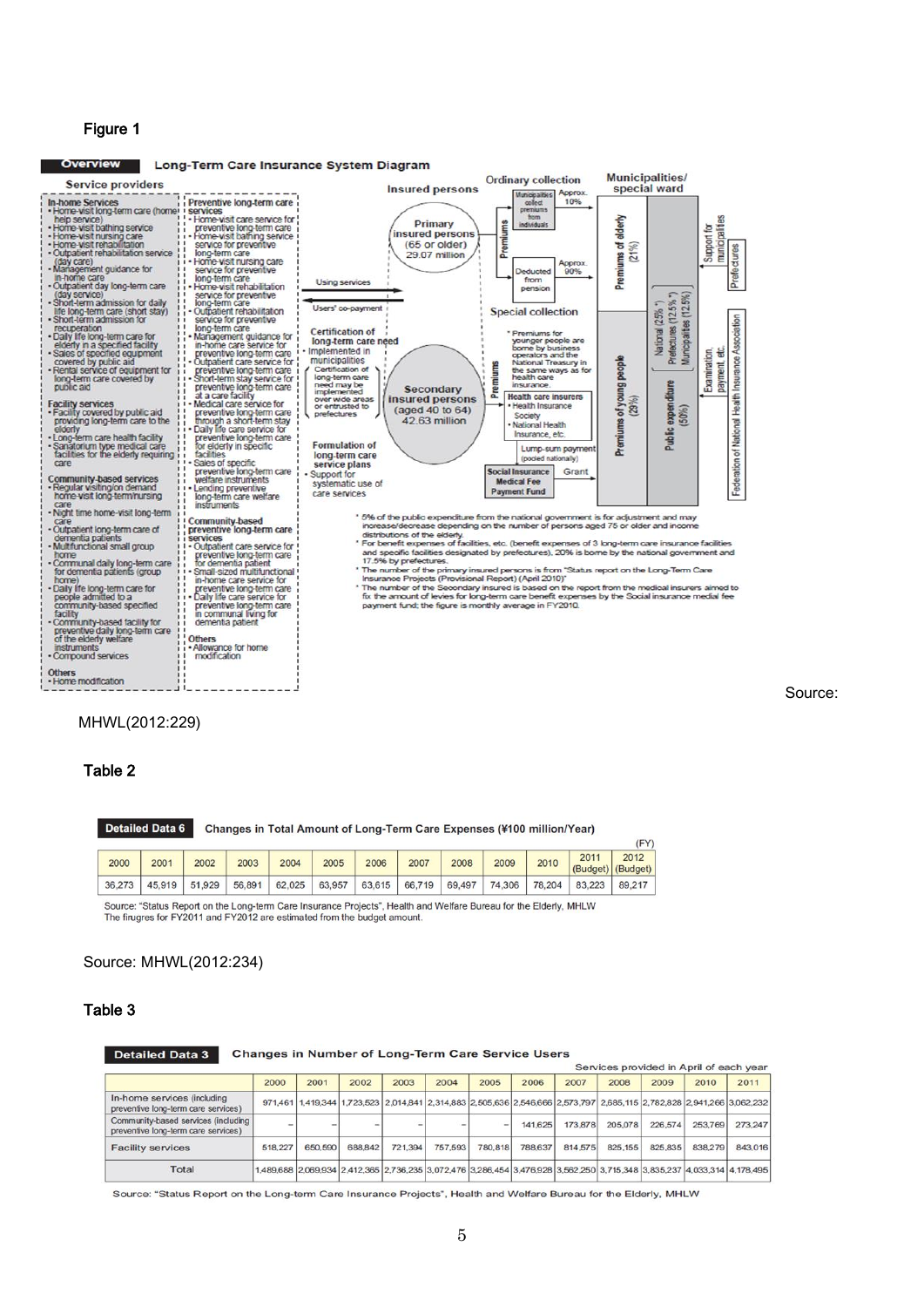Source: MHWL(2012:234)

LTCS is open to any organization that holds the legal status and meets the criteria. Therefore, LTCS providers consist of nonprofit, for-profit, and government providers. However, the nonprofit sector in Japan is not monolithic like in the U.S., but consists of several corporations. These corporations are divided by their origin roughly into government-driven nonprofits, citizen-driven nonprofits, and semi-commercial nonprofits. The government-driven nonprofits include *shakaifukusi-kyogikai* (CSW or Council for Social Welfare) and shakaifukushi-hojin (SWC or Social Welfare Corporation). CSW is a private but quasi-governmental corporation organized in every municipality to coordinate public welfare services. SWC is a private agent for the government to deliver welfare services. It is given the most favorable tax benefits with strict government directions for it is a highly beneficial to public. The citizen-driven nonprofits are represented by tokutei-hieiri-katudo-hojin (SNC: Specific Nonprofit Corporation), a legal status introduced in 1998 for citizen-driven, generally small-sized, nonprofit organizations. Kyodo-kumiai (COOP: Cooperative) and iryo-hojin (MEC: medical corporation) are nonprofit organizations, but considered to be semi-commercial. The cooperative is rooted in a civic engagement, but a large part of the present cooperatives are agricultural and consumer COOP, which are closer to business in Japan. The medical corporation is legally a nonprofit organization running hospitals and clinics, but is not prohibited from distribution of residual property. Nonprofit and for-profit corporations can be represented as shown in Figure 2.



Figure 2. Nonprofit and for-profit organizations in Japan

Before LTCS was introduced, the public elderly care service providers were limited to local governments and government-driven nonprofit providers, that is, CSW and SWC. The entry regulation was to secure quality services. However, the regulation had led to a closed supply system with significant ineffectiveness and consequently, irresponsiveness to users. To meet the challenge, LTCS was designed with a market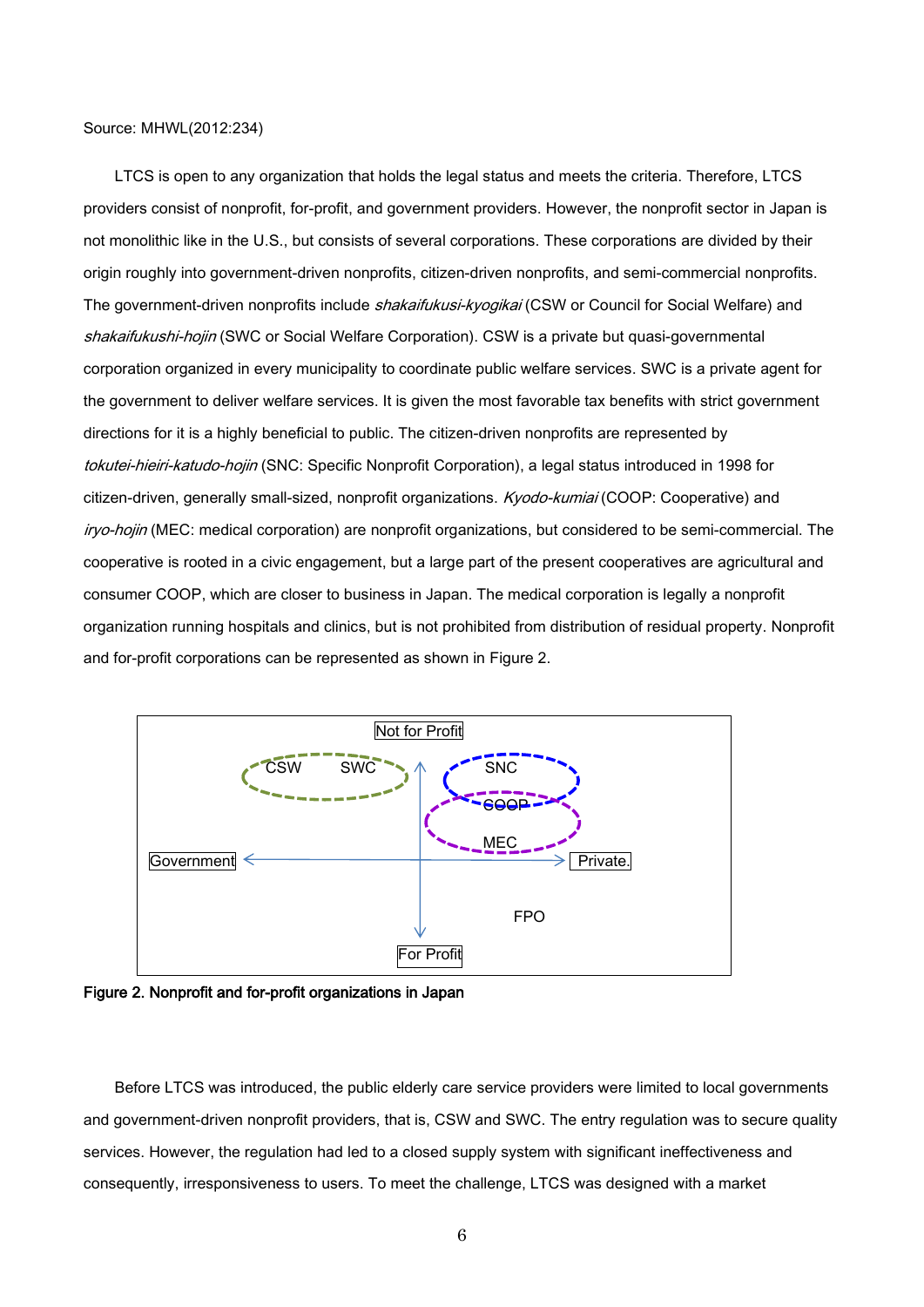component, which was expected to bring service effectiveness and responsiveness through competition among diverse providers. The introduction of LTCS opened the door to a quasi-market, especially for in-home services.

Since then, LTCS has succeeded in increasing the availability of elderly care services in a very short time. However, it is clear that the quantity and quality of LTCS is not sufficient as a whole to support the elderly in need. As an institutional service, LTCS requires strict regulations and standards for providers. Further, LTCS restricts service usage, depending on the user's physical condition and help provided by family members. As a result, there are many frail elderly who have to deal with troubles such as cooking meals, house cleaning, shopping, and going to hospitals without any assistance. Similarly, a lot of family members suffer from the burden of supporting the elderly even if they use the maximum LTCS<sup>4</sup>.

In these situations, some citizen-driven nonprofit providers are engaged in extension services out of LTCS. Their extension services originate in voluntary mutual community services dating back to the 1970s or 1980s. At that time, there were almost no public or commercial care service providers for the elderly. When LTCS was introduced, some of those groups that had been named as Jumin sanka-gata zaitaku fuksi sabisu danntai (in-home service organization by community participation), registered as LTCS providers with SNC status. Nowadays, around 60% of them are engaged in care services of LTCS, along with mutual community assistance services (ZSK 2009). There are many citizen-driven nonprofit LTCS organizations that provide community services based on voluntary work. For example, 72.4% of SNC or citizen-driven nonprofit LTCS providers are engaged in community service besides formal LTCS services (Hongo et al. 2011). The size of community service is not big at the macro level, but some citizen-driven nonprofit providers try to provide community services as much as institutional LTCS services (Kanaya 2012).

LTCS encouraged the entry of new service providers and the number has increased sharply (Table 4). For example, the number of home-visit care providers increased 2.5 times, and the number of day care service providers increased 4.1 times from 2000 to 2011 (MHLW 2012)(Table 5).

At the same time, the distribution of each service provider has changed, too. In the home visit care service, the share of formerly dominant CSW and SWC has decreased from 43.2% in 2000 to 24% in 2011. On the other hand, that of for-profit providers increased from 30.3% to 58.6%. The share of medical corporations in the home visit care service decreased from 10.4% to 6.5%, and that of cooperatives decreased from 4.6% to 3.0%. The share of SNC increased from 2.1% to 5.6% during the same period.

Nowadays, for-profit providers take the largest portion of many in-home services. They also seem to be much more skilled in extending business than overall nonprofit providers. Government-driven nonprofit providers, CSW and SWC, seem to be losing their long-standing dominance. As for SNCs, their share is limited,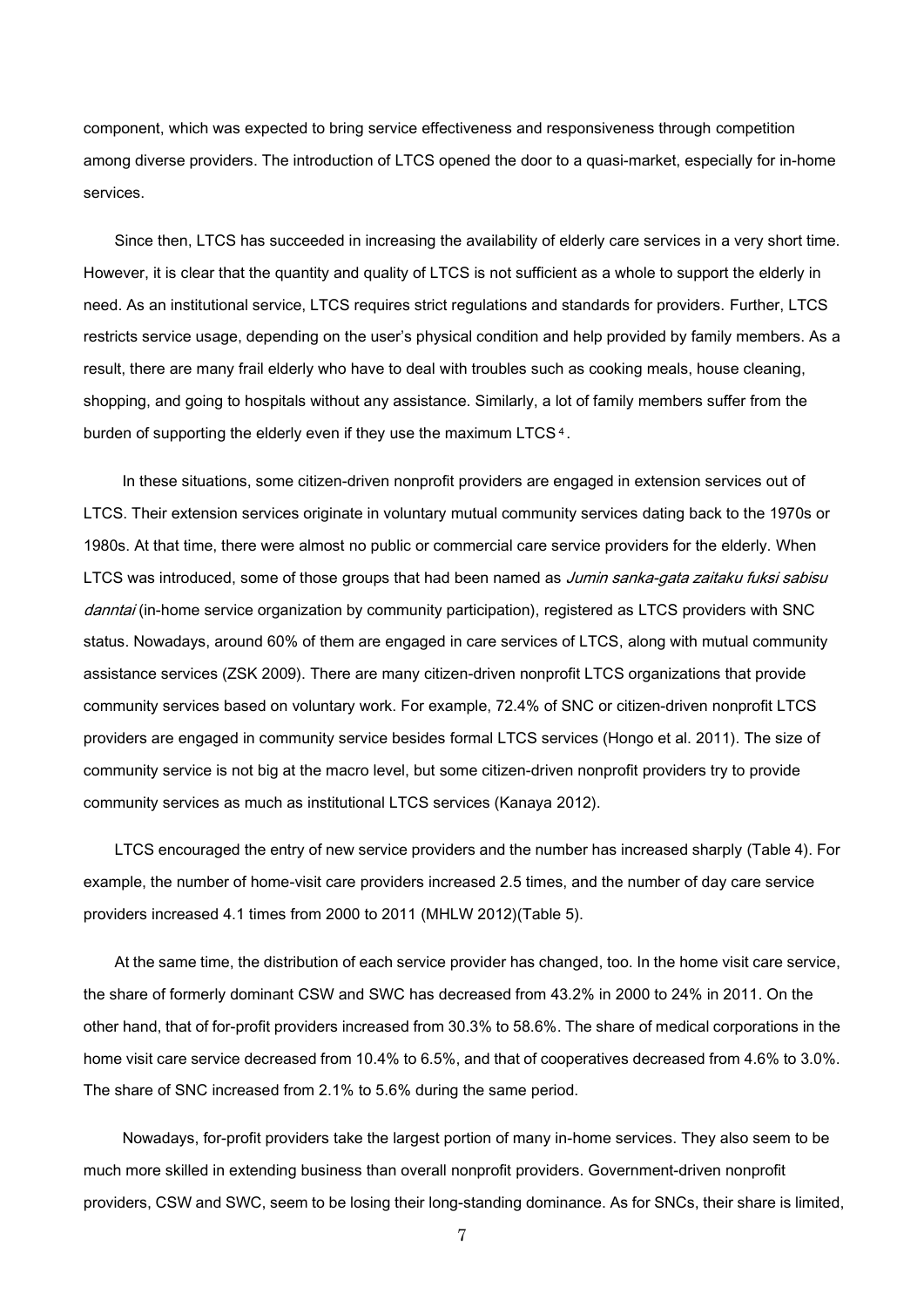but the number of SNCs has increased six times. When LTCS was started, citizen-driven nonprofit providers were expected to lead in-home services because they were considered to provide empathic care based on mutual assistance or sometimes self-help. However, in reality, the role of citizen-driven nonprofit providers is not big in amount. Therefore, the evaluation regarding market competition is mixed.

# Table 4

Detailed Data 7 Changes in Number of Long-Term Care Service Providers (service provider)

|                                                                                                                                                                                                                                                                                                                                                                                                                                                              |        |         |         |         |         |         |                 |        |        |                 | As of the end of April of each year |         |
|--------------------------------------------------------------------------------------------------------------------------------------------------------------------------------------------------------------------------------------------------------------------------------------------------------------------------------------------------------------------------------------------------------------------------------------------------------------|--------|---------|---------|---------|---------|---------|-----------------|--------|--------|-----------------|-------------------------------------|---------|
|                                                                                                                                                                                                                                                                                                                                                                                                                                                              | 2000   | 2001    | 2002    | 2003    | 2004    | 2005    | 2006            | 2007   | 2008   | 2009            | 2010                                | 2011    |
| <b>In-home Services</b>                                                                                                                                                                                                                                                                                                                                                                                                                                      |        |         |         |         |         |         |                 |        |        |                 |                                     |         |
| Home-visit long-term care                                                                                                                                                                                                                                                                                                                                                                                                                                    | 11,475 | 13,620  | 15,260  | 17,592  | 20,849  | 24,795  | 26,599          | 27,602 | 26,955 | 26,741          | 27,476                              | 28,782  |
| Home-visit bathing service                                                                                                                                                                                                                                                                                                                                                                                                                                   | 2,431  | 2,838   | 2,846   | 2,887   | 2,945   | 2,916   | 2,837           | 2.695  | 2.449  | 2,407           | 2,391                               | 2.434   |
| Home-visit nursing care                                                                                                                                                                                                                                                                                                                                                                                                                                      | 31,984 | 57,836  | 59,765  | 62,774  | 65,264  | 67,458  | 69,581          | 62,440 | 64,003 | 64,955          | 66,391                              | 67,922  |
| Home-visit rehabilitation                                                                                                                                                                                                                                                                                                                                                                                                                                    | 22,491 | 44,460  | 46,396  | 49,440  | 52,029  | 54,356  | 56,562          | 50,059 | 51,885 | 53,105          | 54,693                              | 56,289  |
| Management guidance for in-home care                                                                                                                                                                                                                                                                                                                                                                                                                         | 72,970 | 133,366 | 137,049 | 141,566 | 145,142 | 147,967 | 151,606 150,343 |        |        | 153,510 154,870 | 156,895                             | 158,074 |
| Outpatient day long-term care                                                                                                                                                                                                                                                                                                                                                                                                                                | 7.133  | 8.787   | 10.131  | 11,670  | 14,041  | 17.245  | 19,973          | 21,615 | 22.844 | 24.188          | 26.261                              | 28,949  |
| Outpatient rehabilitation service                                                                                                                                                                                                                                                                                                                                                                                                                            | 4,594  | 5,591   | 5.691   | 5.828   | 5,969   | 6.238   | 6,330           | 6.591  | 6,659  | 33.447          | 38.094                              | 38,797  |
| Short-term admission for daily life long-term care                                                                                                                                                                                                                                                                                                                                                                                                           | 4,080  | 4.825   | 5.077   | 5,330   | 5.649   | 6,115   | 6,530           | 7.019  | 7,395  | 7.653           | 7.871                               | 8,174   |
| Short-term admission for recuperation                                                                                                                                                                                                                                                                                                                                                                                                                        | 5.031  | 6,585   | 6.667   | 6,797   | 6,823   | 6,884   | 6,588           | 6.298  | 5,972  | 5.789           | 5,710                               | 5,659   |
| Daily life care for elderly in specified facility                                                                                                                                                                                                                                                                                                                                                                                                            | 235    | 313     | 412     | 551     | 800     | 1,285   | 1.744           | 2.585  | 2.896  | 3.047           | 3.281                               | 3,551   |
| Rental service of equipment for long-term care covered by public aid                                                                                                                                                                                                                                                                                                                                                                                         | 3.241  | 5,067   | 5,968   | 6,902   | 7,937   | 8,692   | 9,043           | 8,743  | 8,053  | 7,319           | 7,166                               | 7,316   |
| $\mathcal{L} = \mathcal{L} = \mathcal{L} = \mathcal{L} = \mathcal{L} = \mathcal{L} = \mathcal{L} = \mathcal{L} = \mathcal{L} = \mathcal{L} = \mathcal{L} = \mathcal{L} = \mathcal{L} = \mathcal{L} = \mathcal{L} = \mathcal{L} = \mathcal{L} = \mathcal{L} = \mathcal{L} = \mathcal{L} = \mathcal{L} = \mathcal{L} = \mathcal{L} = \mathcal{L} = \mathcal{L} = \mathcal{L} = \mathcal{L} = \mathcal{L} = \mathcal{L} = \mathcal{L} = \mathcal{L} = \mathcal$ |        |         |         |         |         |         |                 |        |        |                 |                                     |         |

Source: "WAMNET"

| Year | Total   |               |            | Nonprofit               |        | For-  |            |        |        |  |
|------|---------|---------------|------------|-------------------------|--------|-------|------------|--------|--------|--|
|      | $(\%)$  | Local<br>Gov. | <b>CSW</b> | <b>SWC</b><br>(ecl.CSW) | MEC.   | COOP  | <b>SNC</b> | profit | Others |  |
|      | 9,833   | 652           |            | 4,250                   | 1,023  | 452   | 208        | 2,975  | 270    |  |
| 2000 | (100.0) | (6.6)         |            | (43.2)                  | (10.4) | (4.6) | (2.1)      | (30.3) | (2.7)  |  |
| 2007 | 21,069  | 157           | 1,863      | 3,729                   | 1,522  | 746   | 1,242      | 11,392 | 418    |  |
|      | (100.0) | (0.7)         | (8.8)      | (17.7)                  | (7.2)  | (3.5) | (5.9)      | (54.1) | (2.0)  |  |
|      | 21,315  | 113           | 1,553      | 3,550                   | 1,395  | 641   | 1,196      | 12,484 | 383    |  |
| 2011 |         | 0.5           | (7.3)      | (16.7)                  | (6.5)  | (3.0) | (5.6)      | (58.6) | (1.8)  |  |

# Table 5 Share of Home Visit Providers of LTCS

Source: MHLW (various years)

 The distribution of each service provider is different by region. In 2007, the proportion of for-profit providers was highest in Tokyo Pref. (72.0%) and lowest in Shimane Pref. (19.6%). The proportion of CSW was highest in Nagano Pref. (27.5%) and lowest in Osaka (0.9%); and that of SWC was highest in Shimane Pref. (36.8%) and lowest in Tokyo Pref. (10.4%). It seems that generally, the proportion of for-profit providers is more in urban areas and that of government-driven nonprofit providers is more in rural areas. The percentage of SNC was highest in Kanagawa Pref. (11.8%) and lowest in Yamanashi Pref. (1.5%). However, the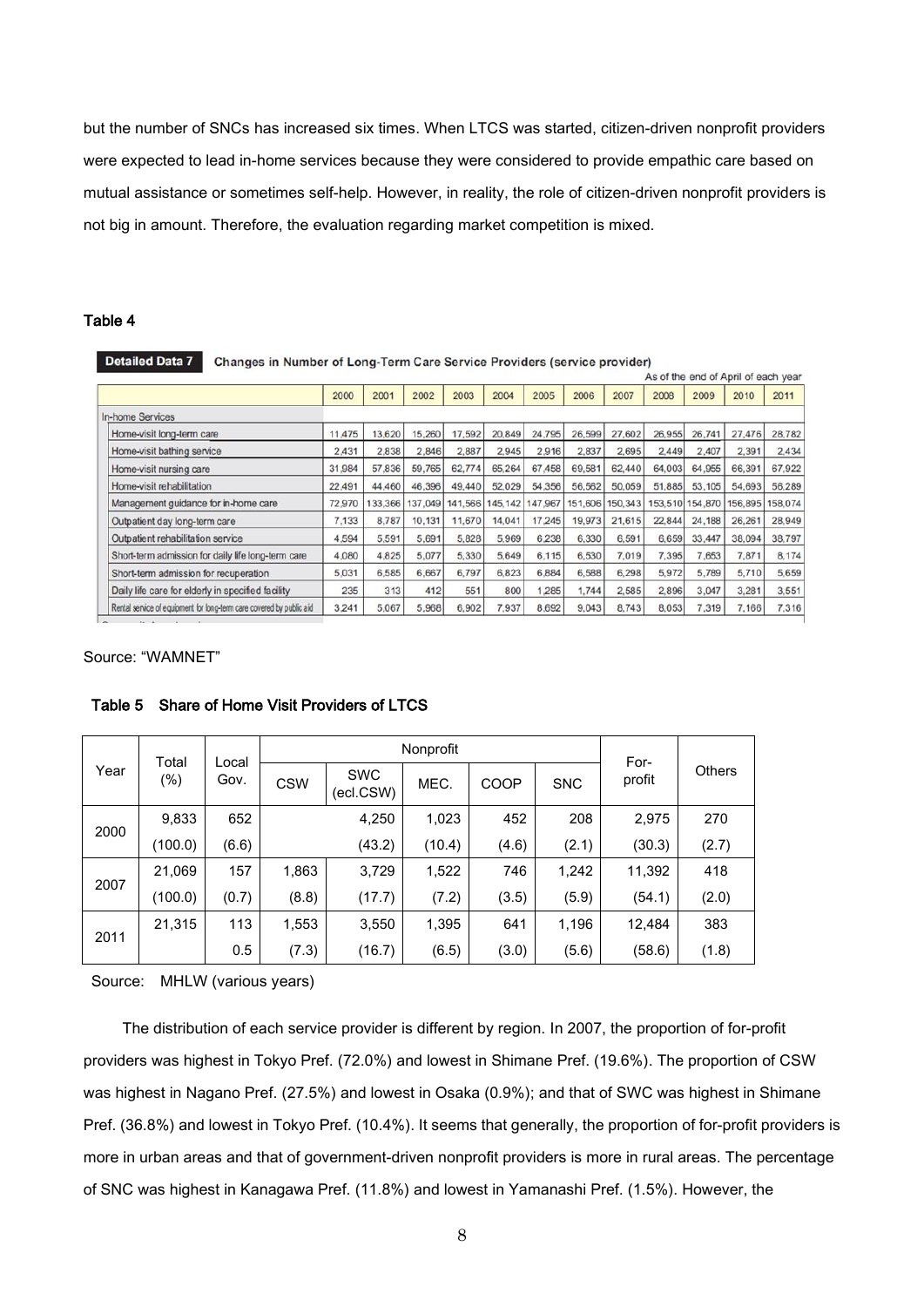distribution pattern of SNC is not as clear as that of for-profit and government-driven nonprofit providers. What determines the differences in the market presence of various service providers? To answer this question, we examine the determinants as follows.

# Method and Analysis

 We empirically examine the determinants of the market share of home visit care services in LTCS served by nonprofit and for-profit providers. The target service is home visit care, including housekeeping and nursing care, which are considered basic support for housebound seniors in need. The focus on home visit care services is important for three main reasons. First, it is one of the most popular residential care services and it represents the largest proportion of total in-home services. Second, it is a growing market open to new competitors in LTCS, including citizen-driven nonprofit and for-profit providers. Third, it originated in the 1980s and was developed by grassroots voluntary organizations to assist neighbors who were unable to take care of older family members on their own.

The target service providers for home visit care services are for-profit and nonprofit providers. The local government is omitted, because its presence in this category of services is fairly limited. Unlike previous studies that deal with nonprofit as one sector, nonprofit providers are divided into five categories for our purpose: CSW, SWC, SNC, COOP, and MEC, because of the reasons mentioned above.

The framework of analysis follows the ideas of Hansmann (1987) and Ben-Ner and Van Hoomissen (1992). The factors that are assumed to have an impact on the market share of nonprofit and for-profit providers are market potential, demand heterogeneity, and charity environment or civic engagement.

Considering market potential, for-profit providers are likely to enter areas that have higher market potential, including market size based on demand. On the other hand, nonprofit providers are likely to enter the areas with lower market potential. In addition, among the latter, government-driven nonprofit providers, whose mission is to supplement underserved areas as a government-supported institution, are likely to enter disadvantaged areas more than other providers are.

Where demand heterogeneity is concerned, nonprofit providers are more likely to enter areas with heterogeneous demand, e.g., demand based on varied income and education levels. Considering government-driven nonprofit providers are public providers in a way, citizen-driven nonprofit providers are likely to enter areas with heterogeneous demand.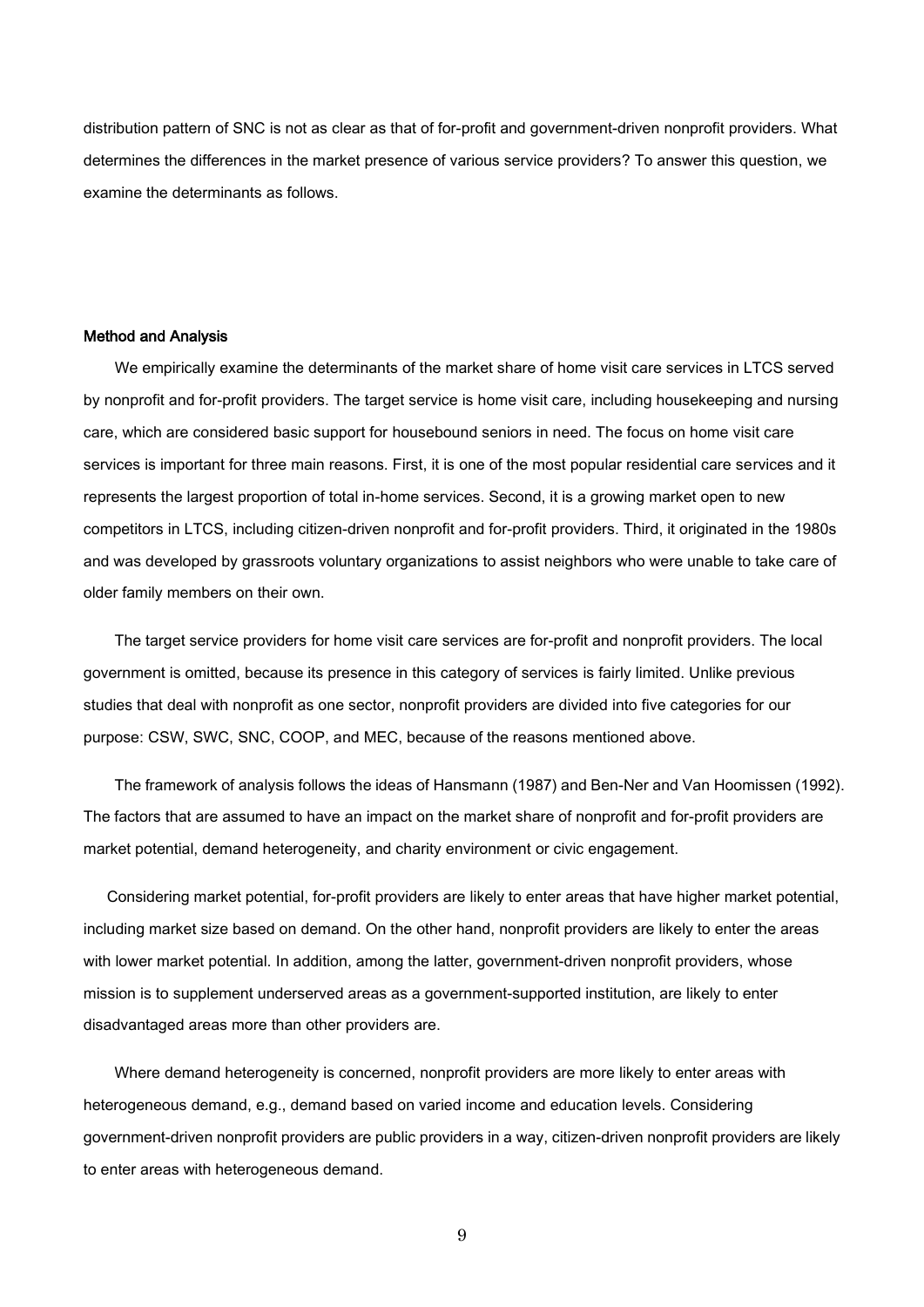Regarding the charity environment of an area, it is likely that nonprofit providers are more established in areas with more active civic engagement. It should be noted that that there are two kinds of volunteers in Japan: civic volunteers with private initiative as understood in the Western context and public cooperation or embedded volunteers who support governmental services<sup>5</sup> (e.g., Haddad 2007). Because these two kinds of volunteers are dissimilar in nature, their impacts are considered differently. Citizen-driven nonprofit providers are likely established more in the areas with more active private initiative volunteers, whereas government-driven nonprofit providers are likely to be encouraged to enter areas with more active public cooperation volunteers.

Tax incentives are not considered here, for the local tax rate on sales, property, and corporations are quite similar in Japan. In heterogeneity, racial heterogeneity and poverty rate are also not considered, because Japan is relatively ethnically homogeneous and the wealth gap is not big either, as compared with the U.S.

## Data and Variables

The dependent variable is the market share of the five types of nonprofit providers and for-profit providers in LTCS. That is represented by the percentage of each provider in the number of total providers. The data source is Kaigo sabisu shisetu/jjgyosho chosa (Survey Report of LTCS Providers) by the Ministry of Health, Welfare, and Labor (MHWL) from 2000 to 2007, which includes prefectural cross-section data. The percentage of providers may not be a completely accurate measure of their market share, but that is used because of the impossibility of gaining better data, e.g., users or employment. However, it is reported that the average annual LTCS income of each home visit service provider including CSW, SWC, medical corporation, for-profit, and other is fairly similar<sup>6</sup>, therefore the size difference of each nonprofit and for-profit provider is considered to be relatively small.

Independent variables adopted and hypotheses are as follows.

Market potential is represented by: (1) the ratio of target population over 75 years in age, (2) the recipient ratio of LTCS in the population of those over 65 years, (3) population density, and (4) income per capita. Those may reflect market size based on demand for LTCS. The size of the target age population and recipients are considered to increase the market size. The target age is chosen as 75 years, because the healthy life expectancy is around 75 in Japan. Population density is a proxy for urbanization, which is also considered to increase the number of users. An average prefectural income per capita is chosen for income. Higher income implies greater demand for normal goods  $7$ ; therefore, market size may be larger in areas with higher income.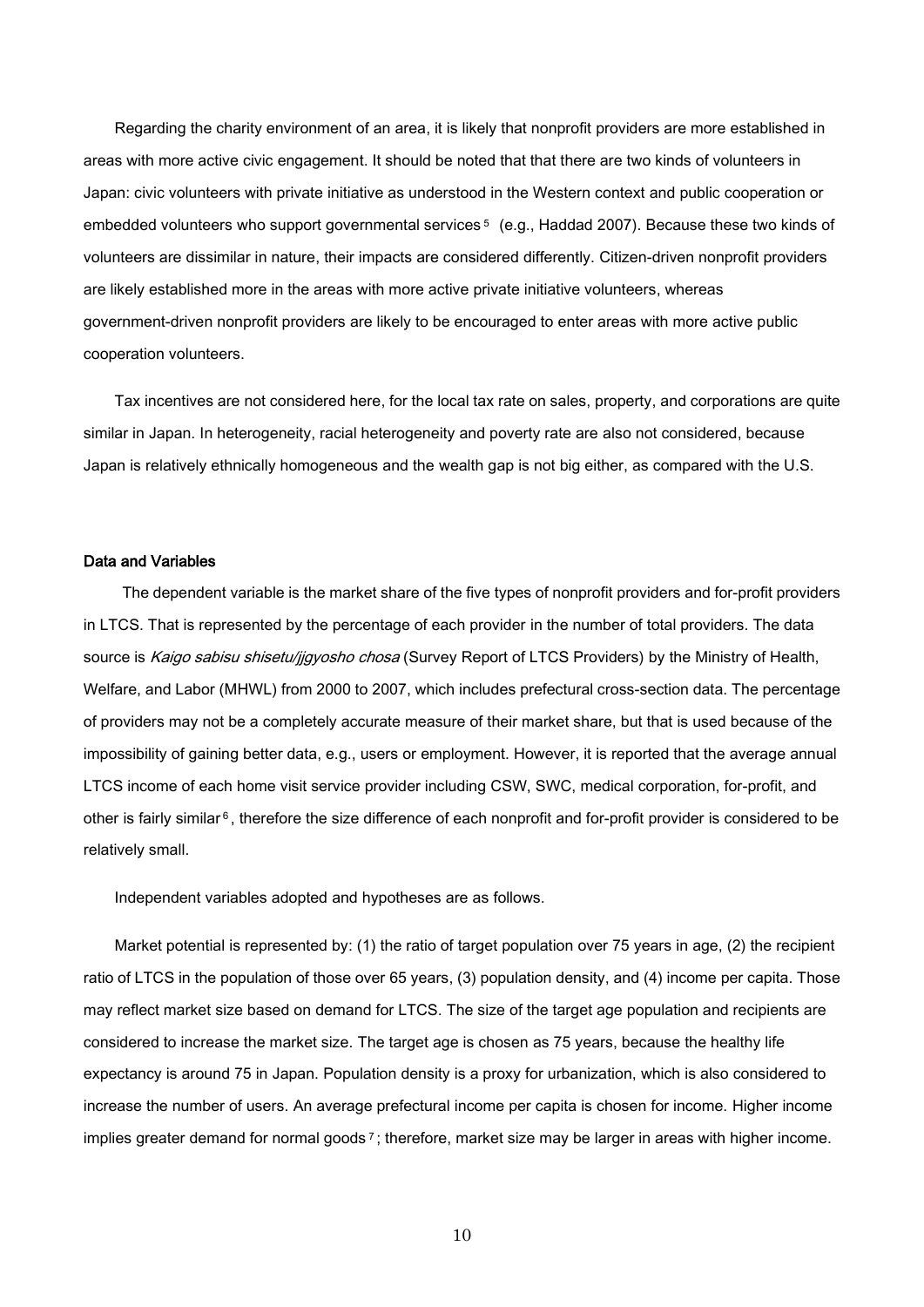Demand heterogeneity is represented by: (4) income per capita and (5) the ratio of university graduates to the total population. It is considered that higher education and income tend to make people dissatisfied with the standard services provided by many for-profit and government-driven nonprofit providers, whose role is close to that of public providers. Therefore, citizen-driven nonprofit providers are likely to enter areas that have more demand heterogeneity. However, considering that market size may affect nonprofit provision positively in collective goods and negatively in trust goods, the effect may depend on the gradation of both goods in home visit services.

Charitable environments are represented by: (6) participation rate in civic volunteer activity and (7) consultation activities of the local welfare commissioner. Charitable environments are considered in the two ways mentioned earlier. The participation rate in civic volunteer activity is the percentage of people who attended any volunteer activity in the previous year. Local welfare commissioner (referred to as LWC hereafter) is an official welfare guard volunteer appointed by MHLW. The number of LWCs is allocated according to a proportional distribution; therefore, the average number of consultations per commissioner is chosen as the proxy. Citizen-driven nonprofit providers are likely to enter areas with more civic voluntary activity and government-driven nonprofit providers are likely to enter areas with more LWC activity.

One-way and two-way panel models are used to estimate the effects on market share. The models are fixed-effects tested against pooled and random-effects. The basic statistics are presented in Table 6.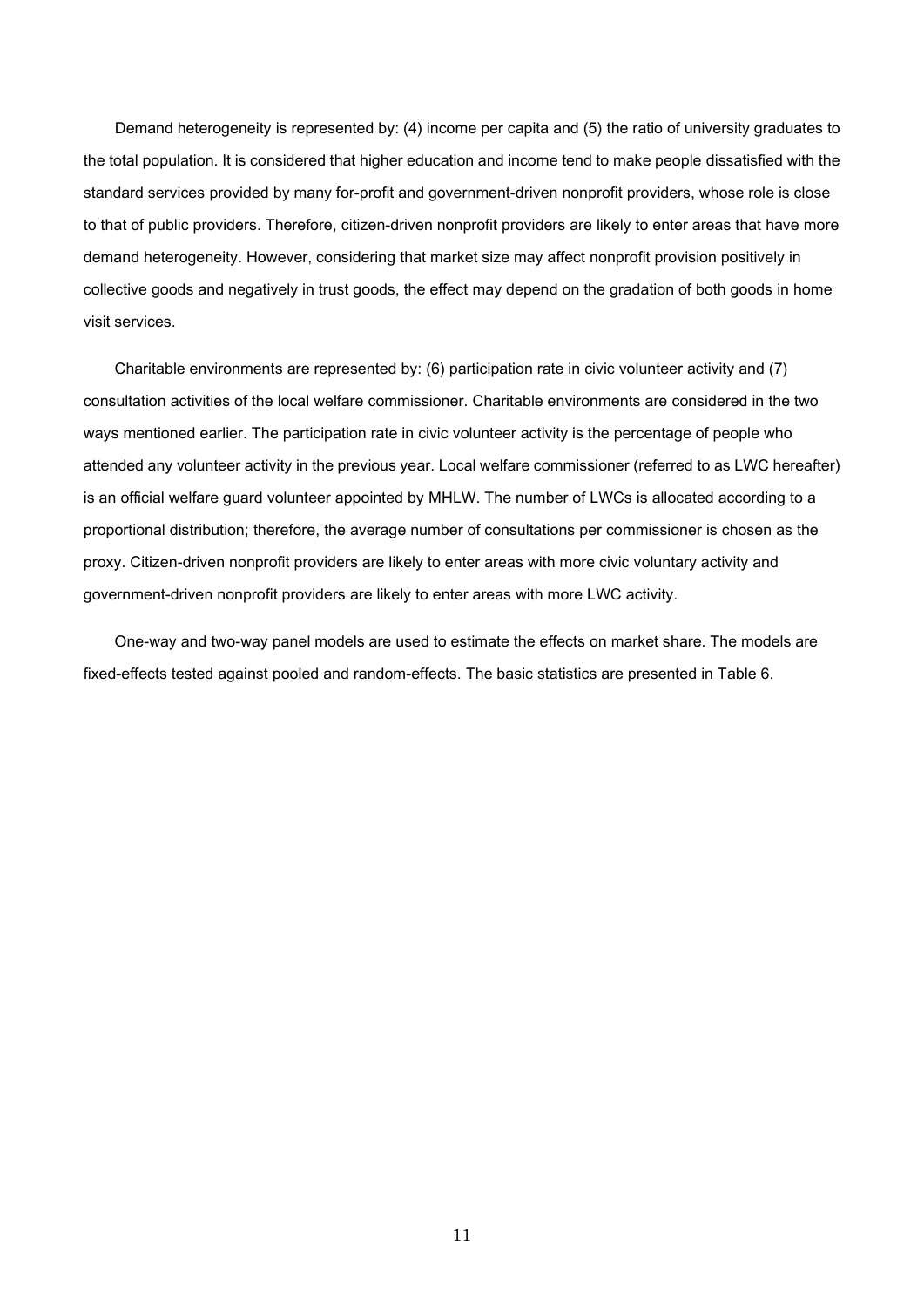# Table 6 Basic Statistics and Sources

|                            |         | Median | Maximum | minimum | S.D.   | Obvs. |  |
|----------------------------|---------|--------|---------|---------|--------|-------|--|
|                            | Average |        |         |         |        |       |  |
| (Dependent<br>Variables)   |         |        |         |         |        |       |  |
| <b>SNC</b>                 | 3.7     | 3.5    | 11.8    | 0.0     | 2.4    | 376   |  |
| Cooperative                | 4.7     | 4.3    | 14.4    | 0.0     | 2.5    | 376   |  |
| <b>CSW</b>                 | 22.1    | 22.7   | 47.5    | 2.2     | 8.4    | 376   |  |
| SWC (not CSW)              | 17.8    | 17.2   | 50.0    | 0.7     | 8.8    | 376   |  |
| <b>Medical Corporation</b> | 9.8     | 8.7    | 27.9    | 2.8     | 4.4    | 376   |  |
| For-profit                 | 36.9    | 36.1   | 74.5    | 8.3     | 15.0   | 376   |  |
| (Independent Variables)    |         |        |         |         |        |       |  |
| Population+75              | 9.7     | 9.7    | 15.4    | 4.8     | 2.1    | 376   |  |
| <b>LTCS</b> recipient      | 105.2   | 108.3  | 162.6   | 41.4    | 26.0   | 376   |  |
| Pop. Density               | 645.5   | 274.6  | 5833.8  | 71.0    | 1119.9 | 376   |  |
| Income                     | 275.5   | 276.0  | 457.0   | 200.0   | 40.7   | 376   |  |
| <b>Higher Education</b>    | 13.2    | 12.3   | 26.8    | 7.2     | 4.0    | 376   |  |
| Civic Volunteer            | 29.7    | 29.9   | 40.1    | 18.4    | 4.4    | 376   |  |
| Consultation of LWC        | 44.2    | 41.1   | 103.7   | 23.7    | 15.3   | 376   |  |

# Data Source

Population+75, Pop. Density:

MIC, Kokusei Chosa (Census) and Suikei Jinko (Estimated Population) LTCS recipient: MHLW, Kaigo-hoken jigyo jokyohokoku (Report of LTCS Business' State)

Income: Cabinet Office, Kenmin Keizai Keisan (Prefectural Economic Accounting)

Higher Education: MIC, Kokusei Chosa (Census)

Civic Volunteer: MIV, Shakai Seikatu Kihon Chosa (Basic Survey of Social Life)

Consultant of LWC: MHLW, Sakai Fukushi Gyosei Hokoku-rei (Report of Social Welfare Administration)

# **Results**

The results are presented in Table 7. Considering market potential, the market share of SNC (hereafter referred to as SNC, other dependent variables are referred to in the same way) has a positive correlation with the variable, population+75 and negative correlation with income. Both CSW and SWC have a positive correlation with population density, but negative correlation with the variable, LTCS recipient; and SWC has a negative correlation with income. COOP has a negative relation with LTCS recipient. MEC has a positive correlation with population+75 and population density, but negative correlation with LTCS recipient. On the other hand, the market share of for-profit provider (FPO) has a positive correlation with population+75 and LTCS recipient but negative correlation with population density.

The results do not always fit the hypotheses, but it is indicated partially that for-profit providers tend to enter areas with relatively higher market potential, except for urbanization. Focusing on the target age population and recipient rate of LTCS, for-profit providers seem to enter areas with more potential users, which may indicate larger market size. On the other hand, the nonprofit sector seems to enter areas with relatively less market potential. As for income, SNC and SWC of the nonprofit sector have a larger market share in areas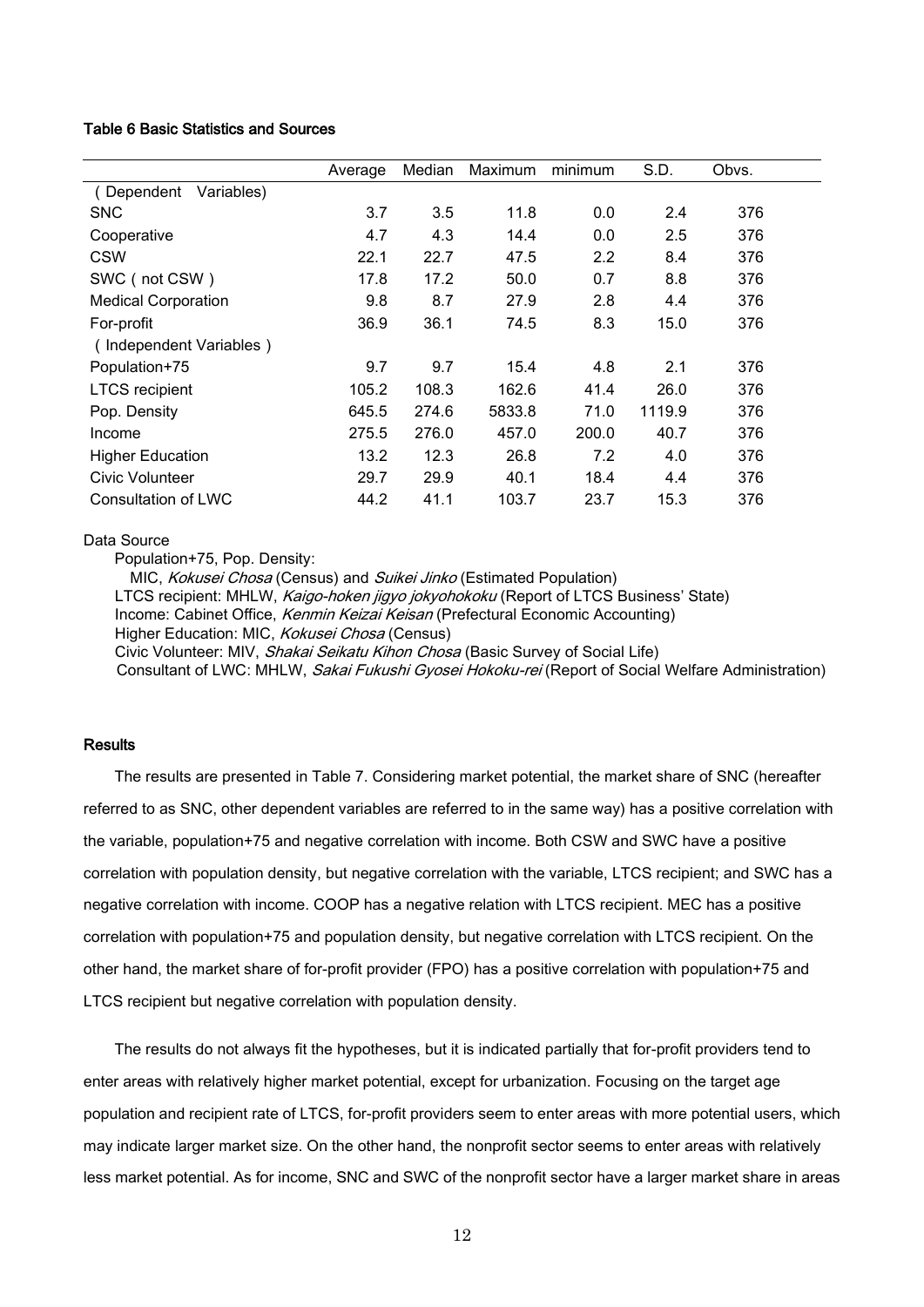with lower income. As for the recipient rate of LTCS, CSW, SWC, COOP, and MEC have a larger presence in areas with a low recipient rate of LTCS.

Some results go against the hypotheses, too. SNC and MEC are larger in areas where the target age population is higher. CSW, SWC, and MEC are larger in highly populated areas, whereas FPO is smaller in these areas. One of the reasons for this may be that highly populated areas are considered to have a greater number of young people than other areas; therefore, the market potential for elderly care services is relatively small in these urban areas. Those may suggest that the hypothesis should be reconsidered.

Looking at demand heterogeneity, SNC has a positive correlation with higher education but negative correlation with income. SWC has a negative correlation with both higher education and income. COOP and MEC have a negative correlation with higher education.

The results do not always fit the hypotheses, but it is indicated partially that citizen-driven nonprofit providers tend to enter areas with more demand heterogeneity, whereas government-driven nonprofit providers tend to enter areas with less demand heterogeneity. Focusing on the educational level, it is indicated that only SNC from the citizen-driven nonprofit sector is larger in areas with more heterogeneous demand. On the other hand, SWC of the government-driven nonprofit providers is large in areas with lower income and higher education. The effect of income is not very clear, probably because the proxy represents market potential, too.

FPO has a positive correlation with higher education. The result is against the demand heterogeneity hypothesis, but is in accordance with the consideration for trust goods; that is, less educated stakeholders choose nonprofit products because of asymmetric information, which also means that well-educated stakeholders do not exclude for-profit products because these stakeholders have the ability to choose a reliable product regardless of the provider's organizational form.

Regarding charitable environment, SNC and COOP have a positive correlation with civic volunteer activity but negative correlation with the LWC's consultation activity. With civic volunteer activity, CSW has a positive correlation and SWC has a negative correlation. COOP and MEC have a negative correlation with the LWC's consultation activity. FPO has a negative correlation with civic volunteer activity but positive correlation with the LWC's consultation activity.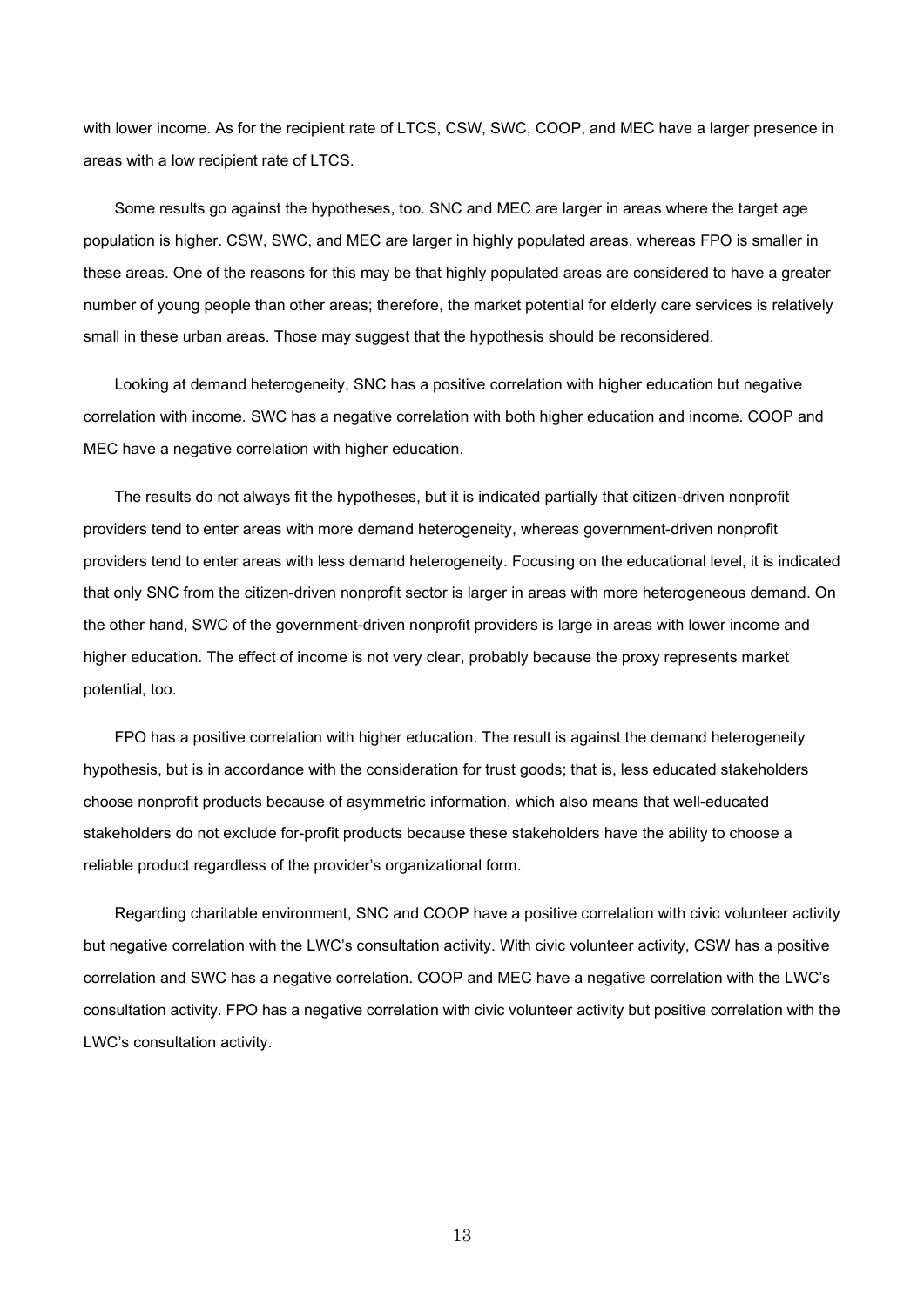# Table 7 Results of Estimation

|      |                                                                                                                                                                                                                            | <b>SNC</b>        |       |     | COOP              |                |     | <b>CSW</b>        |         |     | <b>SWC</b>        |       |     | <b>MEC</b>        |                |        | <b>FPO</b>        |                |     |  |
|------|----------------------------------------------------------------------------------------------------------------------------------------------------------------------------------------------------------------------------|-------------------|-------|-----|-------------------|----------------|-----|-------------------|---------|-----|-------------------|-------|-----|-------------------|----------------|--------|-------------------|----------------|-----|--|
|      |                                                                                                                                                                                                                            | Coefficient Prob. |       |     | Coefficient Prob. |                |     | Coefficient Prob. |         |     | Coefficient Prob. |       |     | Coefficient Prob. |                |        | Coefficient Prob. |                |     |  |
|      | Population +75                                                                                                                                                                                                             | 0.383             | 0.000 | *** | $-0.072$          | 0.623          |     | $-1.421$          | 0.286   |     | 0.782             | 0.118 |     | 0.299             | 0.089          | $\ast$ | 1.054             | 0.004          | *** |  |
|      | <b>Recipient LTCS</b>                                                                                                                                                                                                      | $-0.002$ 0.791    |       |     | $-0.009$          | $0.100*$       |     | $-0.098$          | 0.000   | *** | $-0.101$          | 0.000 | *** | $-0.019$          | 0.000          | ***    | 0.252             | 0.000          | *** |  |
|      | <b>Population Density</b>                                                                                                                                                                                                  | $-0.002$ 0.166    |       |     | 0.000             | 0.793          |     | 0.016             | 0.000   | *** | 0.009             | 0.017 | ∗∗  | 0.008             | 0.000          | ***    | $-0.029$          | 0.000          | *** |  |
|      | Income                                                                                                                                                                                                                     | $-0.015$          | 0.003 | *** | 0.006             | 0.265          |     | $-0.001$          | 0.930   |     | $-0.064$          | 0.001 | *** | $-0.008$          | 0.771          |        | 0.030             | 0.176          |     |  |
|      | <b>Higher Education</b>                                                                                                                                                                                                    | 0.968             | 0.000 | *** | $-0.214$          | 0.039          | $*$ | $-0.375$          | 0.524   |     | $-2.126$          | 0.005 | *** | $-1.808$          | 0.000          | ***    | 3.335             | 0.000          | *** |  |
|      | Civic Volunteer                                                                                                                                                                                                            | 0.089             | 0.006 | *** | 0.154             | 0.000          | *** | 0.727             | 0.000   | *** | $-0.438$          | 0.000 | *** | $-0.016$          | 0.829          |        | $-0.580$          | 0.000          | *** |  |
|      | <b>LWC Consultation</b>                                                                                                                                                                                                    | $-0.025$          | 0.001 | *** | $-0.022$          | 0.023          | **  | 0.003             | 0.705   |     | $-0.017$          | 0.599 |     | $-0.026$          | 0.053          | $\ast$ | 0.155             | 0.002          |     |  |
|      | C                                                                                                                                                                                                                          | $-8.742$          | 0.003 |     |                   | 3.702 0.037    |     | 15.261            | 0.335   |     | 79.210            | 0.000 |     | 31.104            | 0.000          |        | $-22.850$         | 0.032          |     |  |
|      | Adjusted R <sup>2</sup>                                                                                                                                                                                                    |                   | 0.833 |     |                   | 0.164          |     | 0.951             |         |     |                   | 0.889 |     |                   | 0.901          |        |                   | 0.948          |     |  |
|      | n                                                                                                                                                                                                                          | 376               |       |     | 376               |                |     | 376               |         |     | 376               |       |     | 376               |                | 376    |                   |                |     |  |
|      | one way/two way                                                                                                                                                                                                            | one way (c.s.)    |       |     |                   | one way (c.s.) |     |                   | two way |     | one way (c.s.)    |       |     |                   | one way (c.s.) |        |                   | one way (c.s.) |     |  |
|      | fixed/random                                                                                                                                                                                                               |                   | fixed |     |                   | random         |     |                   | fixed   |     | fixed             |       |     | fixed             |                |        | fixed             |                |     |  |
|      | The results do not always fit the hypotheses, but it is indicated partially that citizen-driven nonprofit<br>providers tend to enter areas with more private initiative volunteer activity and government-driven nonprofit |                   |       |     |                   |                |     |                   |         |     |                   |       |     |                   |                |        |                   |                |     |  |
|      | providers tend to enter areas with more public cooperation volunteer activity, though this does not hold for                                                                                                               |                   |       |     |                   |                |     |                   |         |     |                   |       |     |                   |                |        |                   |                |     |  |
| CSW. |                                                                                                                                                                                                                            |                   |       |     |                   |                |     |                   |         |     |                   |       |     |                   |                |        |                   |                |     |  |
|      | It is should be noted that citizen-driven nonprofit providers are more established in areas with more active                                                                                                               |                   |       |     |                   |                |     |                   |         |     |                   |       |     |                   |                |        |                   |                |     |  |
|      | private initiative volunteers, but less active public cooperation volunteers. The distribution of FPO is the reverse                                                                                                       |                   |       |     |                   |                |     |                   |         |     |                   |       |     |                   |                |        |                   |                |     |  |
|      | of this. That may indicate the fairly large differences in charitable environments between areas with more                                                                                                                 |                   |       |     |                   |                |     |                   |         |     |                   |       |     |                   |                |        |                   |                |     |  |
|      | citizen-driven nonprofit and more for-profit providers.                                                                                                                                                                    |                   |       |     |                   |                |     |                   |         |     |                   |       |     |                   |                |        |                   |                |     |  |
|      | The overall results indicate, although not in all cases, that (1) the market shares of both citizen-driven and                                                                                                             |                   |       |     |                   |                |     |                   |         |     |                   |       |     |                   |                |        |                   |                |     |  |
|      | government-driven nonprofit providers are relatively large in areas with more unprofitable market conditions                                                                                                               |                   |       |     |                   |                |     |                   |         |     |                   |       |     |                   |                |        |                   |                |     |  |
|      | (lower proportion of service recipients and lower income); (2) the market share of citizen-driven nonprofit                                                                                                                |                   |       |     |                   |                |     |                   |         |     |                   |       |     |                   |                |        |                   |                |     |  |
|      | providers seems larger in areas with more diverse needs, which are represented by a higher educational level,                                                                                                              |                   |       |     |                   |                |     |                   |         |     |                   |       |     |                   |                |        |                   |                |     |  |
|      | as compared to the market share of government-driven nonprofit organizations in these areas; and (3) the                                                                                                                   |                   |       |     |                   |                |     |                   |         |     |                   |       |     |                   |                |        |                   |                |     |  |
|      | market share of citizen-driven nonprofit organizations tends to be larger in areas with more private initiative                                                                                                            |                   |       |     |                   |                |     |                   |         |     |                   |       |     |                   |                |        |                   |                |     |  |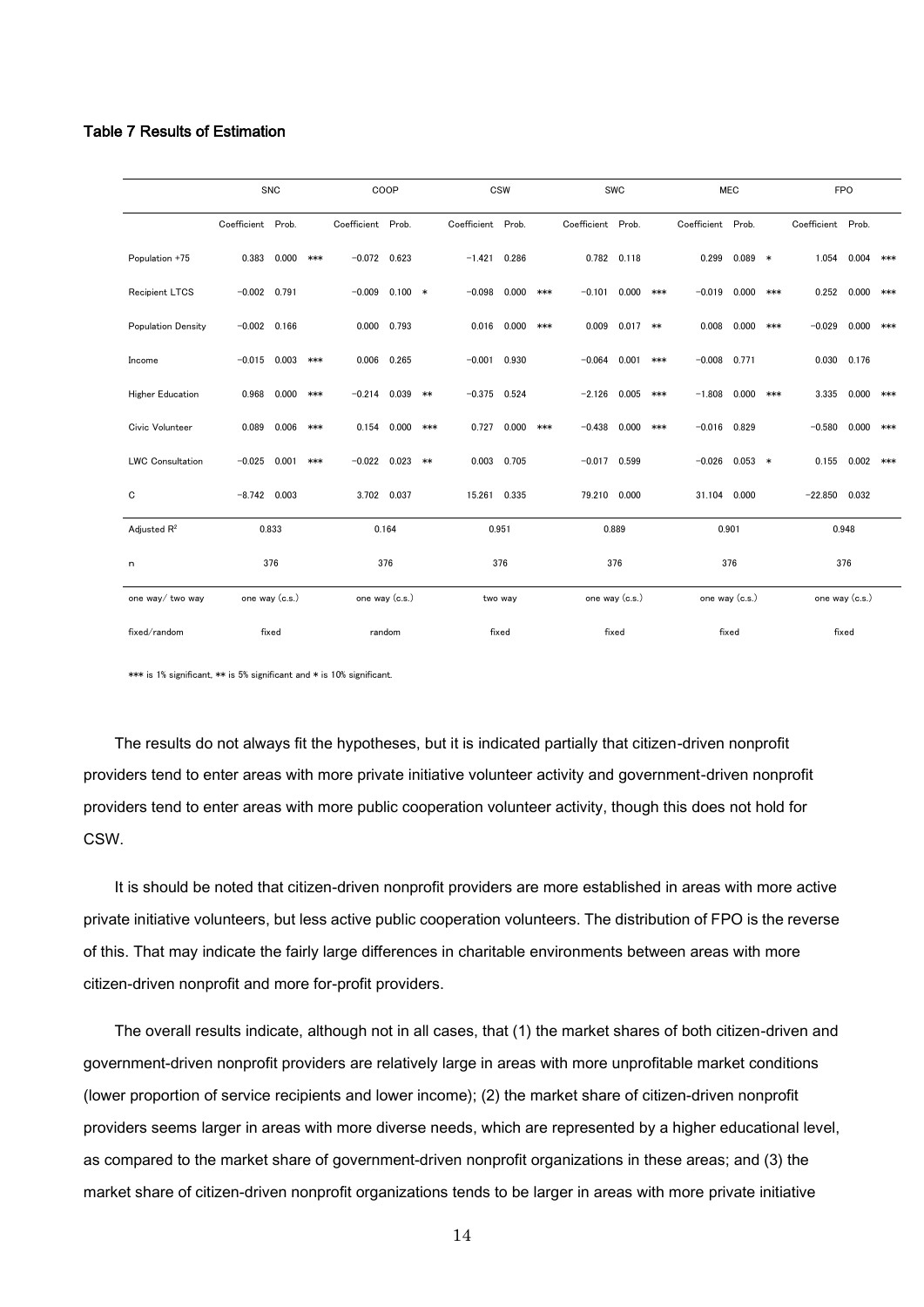volunteers and less public cooperation volunteers, whereas that of for-profit organizations tends to be in the opposite direction.

While these results support some results of previous studies, there are also some new findings associated with the Japanese quasi-market. First, nonprofit providers tend to enter areas with lower market potential, but there may be a difference between citizen-driven nonprofit and government-driven nonprofit providers. Second, citizen-driven nonprofit providers tend to respond more to heterogeneous demand than do government-driven nonprofit providers, but the difference between nonprofit and for-profit providers is not very clear. The reasons for these results are likely related to the differences in the nature of the nonprofit sector in Japan and the U.S.

# Conclusion and Policy Implications

We reviewed the role of nonprofit providers in a quasi-market, considering the specific nature of several nonprofit providers in Japan, in contradistinction to for-profit providers. We then examined the determinants of market share of LTCS and explored that the nonprofit sector tends to enter areas with less market potential and the citizen-driven nonprofit providers are established more areas with higher private initiative civic voluntary activity.

The policy implications derived from these results are that the current governmental support for citizen-driven and government-driven nonprofit organizations needs reconsideration. Both nonprofit providers enter areas with lower market potential, and the latter seem to be more at a disadvantage than the former, but the difference is not very significant. However, the former receives much lower support than the latter, because the latter is supposed to serve highly public interests by convention since the 1950s. The aforementioned results question this assumption. In addition, it should be noted that promotion of civic engagement with private initiative is crucial for the growth of citizen-driven nonprofit providers. If it is assumed that citizen-driven nonprofit providers, which may provide informal community services as well as formal LTCS services, have an important role in securing social support for the elderly as a whole, some policies to encourage them are required. Considering the increasingly complex social needs of contemporary families, the role of citizen-driven nonprofit organizations will be more important in the years to come.

On the other hand, this article has some limitations. As mentioned earlier, citizen-driven nonprofit providers are struggling in the stiff market competition of LTCS, and it is true that the nonprofit providers' distinctiveness and legitimacy in quasi-markets is questionable to some extent. In addition, the situation is changing every year. Further efforts are required to investigate the reality.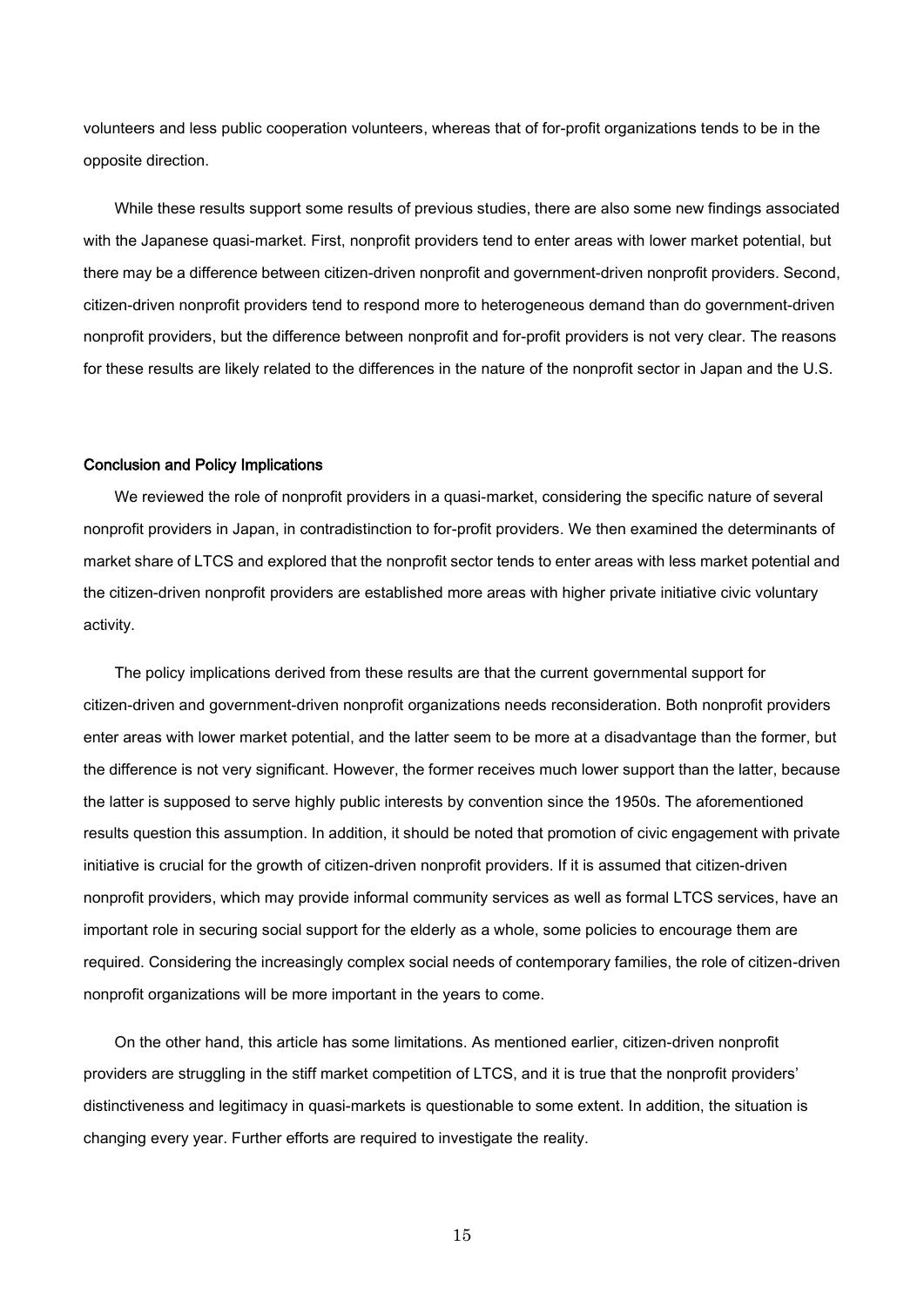<sup>1</sup> The model is estimated in weighted least square logit regression. The market share is calculated by bed or enrollment.

<sup>2</sup> The equations are estimated in maximum likelihood method. The market share is calculated by bed.

 $3$  The equations are in the Cobb-Douglas form. The market size is employment.

4 According to Syugyo-kozo kihon chosa (Employment Structure Statistics), 145,000 workers left their jobs in 2006 for elder family's care.

<sup>5</sup> The percentage of embedded volunteers is more than that of civic volunteers even today.

<sup>6</sup> The average annual income of LTCS is between 2,133,000 yen to 2,683,000 yen (MWHL 2008).

<sup>7</sup> The users are charged 10% of LTCS fee.

# Reference

BACKMAN, E. V. and SMITH, S. R., 2000, "Healthy Organizations, Unhealthy Communities?", Nonprofit Management and Leadership, vol. 10, no. 4, 355-373.

CLEMENT J. WHITE P., KENNETH R. and VALDMANIS V., 2002, "Charity Care: Do Not-for-Profits Influence For-Profits?", Medical Care Research and Review, vol. 59, no. 1, 59-78.

GULLEY O. D. and SANTERRE R. E., 1993, "The Effect of Tax Exemption on the Market Share of Nonprofit Hospitals", National Tax Journal, vol. 46, 477-486.

HADDAD M. A., 2007, Politics and Volunteering in Japan: A Global Perspective, Cambridge: Cambridge University Press.

HANSMANN H., 1980, "The Role of Nonprofit Enterprise", Yale Law Journal, vol. 89, no. 5, 835-901.

HANSMANN H., 1987 (March), "The Effect of Tax Exemption and Other Factors on the Market Share of Nonprofit Versus For-profit Firms", National Tax Journal, 71-82.

HONGO H., ARAKI T., MATUSHITA S. and SODEI T., 2011, "Kaigo-kei NPO no genjo to seidogai sabisu no tenkai ni muketa kadai (The Present Conditions of the Care-Service NPO and Problem for the Development of the Informal Service)", Fukuoka-kenritudaigaku Ningenshakaigakubu Kiyo, vol. 19, no. 2,1-18.